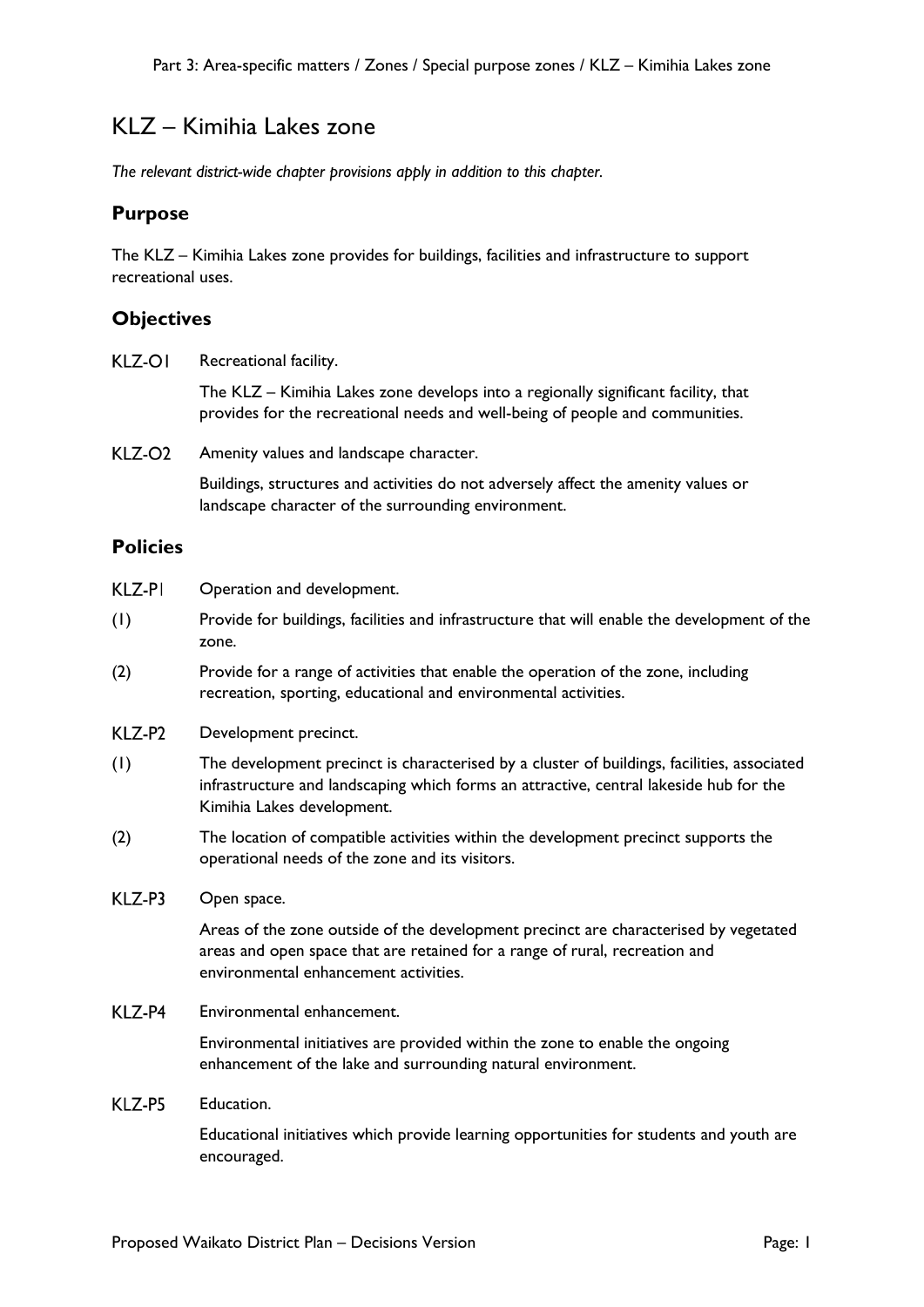### KLZ-P6 Tourism significance.

The on-going development of the zone as a regionally significant facility is enabled, whilst providing for the general public to use and enjoy the facilities.

- KLZ-P7 Management of adverse effects.
- (1) Adverse effects are managed to ensure the operation of the site does not detract from the amenity of surrounding land uses, and in particular by:
	- (a) Encouraging development to occur within the development precinct, so that it is located centrally on site and away from neighbouring land uses;
	- (b) Managing the interface of the zone with other zones so that adverse noise and lighting effects on the surrounding zones are minimised; and
	- (c) Managing the adverse traffic effects to ensure the safe and efficient operation and functioning of the adjacent transport network and efficient access to surrounding facilities is maintained at all times; and
	- (d) Ensuring signs that are visible from, or located in close proximity to, a public road are sited to ensure the safe functioning of the public road.

# **Rules**

*Land use – activities*

In addition to the activity-specific standards listed below, permitted activities must also comply with all relevant standards in Part 2 / District-wide matters / General district-wide matters.

| <b>KLZ-RI</b><br><b>Buildings and structures</b>                                                                                                                                                                                                                                                                                                                                                                                                    |                                                                                                                                                                                                                                                                                            |
|-----------------------------------------------------------------------------------------------------------------------------------------------------------------------------------------------------------------------------------------------------------------------------------------------------------------------------------------------------------------------------------------------------------------------------------------------------|--------------------------------------------------------------------------------------------------------------------------------------------------------------------------------------------------------------------------------------------------------------------------------------------|
| (1) Activity status: PER                                                                                                                                                                                                                                                                                                                                                                                                                            | (2) Activity status where compliance not                                                                                                                                                                                                                                                   |
| <b>Activity-specific standards:</b>                                                                                                                                                                                                                                                                                                                                                                                                                 |                                                                                                                                                                                                                                                                                            |
| (a) All buildings and structures must comply<br>with the following standards:<br>(i) The maximum height of any building<br>or structure must not exceed 10m<br>measured from the natural ground<br>level immediately below that part of<br>the structure.<br>(ii) The maximum building coverage of<br>any individual building must not<br>exceed 150m <sup>2</sup> .<br>(iii) A building or structure must not<br>protrude through a height control | achieved: RDIS<br>Council's discretion is restricted to the<br>following matters:<br>(a) Effects on amenity values;<br>(b) Building location, bulk and design;<br>(c) Proximity to the road and Waikato<br>Expressway;<br>(d) Effects on landscape character; and<br>(e) Flooding effects. |
| plane rising at an angle of 45 degrees<br>commencing at an elevation of 2.5m<br>above ground level at every point of<br>the site boundary.<br>(iv) A building must be setback a<br>minimum of:<br>(1) 12m from the boundary of a road<br>(except East Mine Road where it is<br>located within the KLZ - Kimihia                                                                                                                                     |                                                                                                                                                                                                                                                                                            |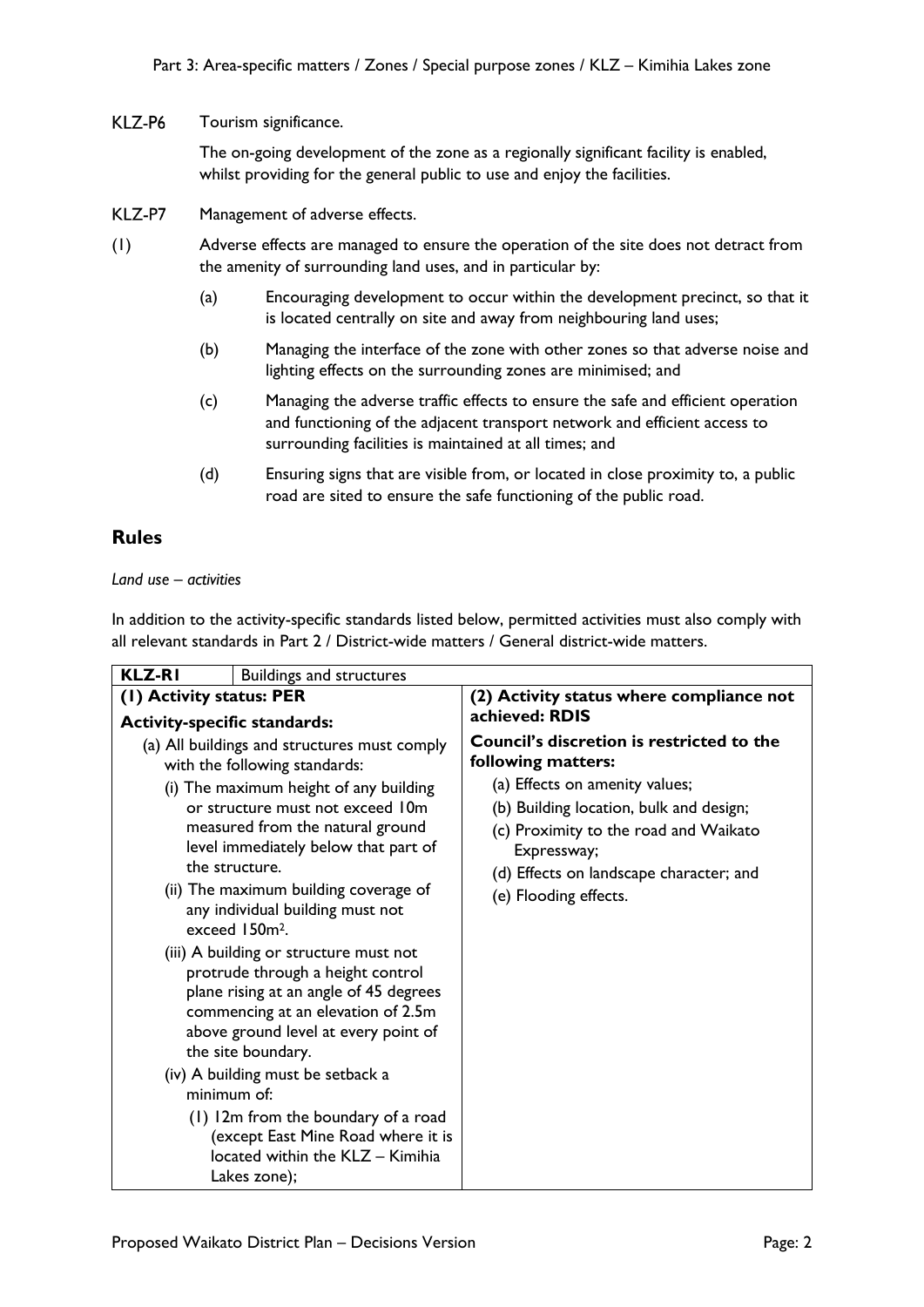| their household.<br><b>KLZ-R4</b><br>(1) Activity status: PER<br><b>Activity-specific standards:</b><br>Nil.<br><b>KLZ-R5</b><br>(I) Activity status: PER | <b>Operational facilities</b><br>Recreation activity and facilities       | (2) Activity status where compliance not<br>achieved: n/a<br>(2) Activity status where compliance not |
|-----------------------------------------------------------------------------------------------------------------------------------------------------------|---------------------------------------------------------------------------|-------------------------------------------------------------------------------------------------------|
|                                                                                                                                                           |                                                                           |                                                                                                       |
|                                                                                                                                                           |                                                                           |                                                                                                       |
|                                                                                                                                                           |                                                                           |                                                                                                       |
|                                                                                                                                                           |                                                                           |                                                                                                       |
|                                                                                                                                                           |                                                                           |                                                                                                       |
|                                                                                                                                                           |                                                                           |                                                                                                       |
|                                                                                                                                                           | employee on the Kimihia Lakes site, and                                   | (a) Effects on amenity values.                                                                        |
| use of a manager, caretaker, or other                                                                                                                     |                                                                           | following matter:                                                                                     |
|                                                                                                                                                           | (a) The residential units must be only for the                            | <b>Council's discretion is restricted to the</b>                                                      |
| <b>Activity-specific standards:</b>                                                                                                                       |                                                                           | achieved: RDIS                                                                                        |
| (1) Activity status: PER                                                                                                                                  |                                                                           | (2) Activity status where compliance not                                                              |
| KLZ-R3                                                                                                                                                    | Up to two residential units                                               |                                                                                                       |
| Nil.                                                                                                                                                      |                                                                           |                                                                                                       |
| <b>Activity-specific standards:</b>                                                                                                                       |                                                                           | achieved: n/a                                                                                         |
| (1) Activity status: PER                                                                                                                                  |                                                                           | (2) Activity status where compliance not                                                              |
|                                                                                                                                                           | jetties, piers, pontoons and walkways                                     |                                                                                                       |
| <b>KLZ-R2</b>                                                                                                                                             |                                                                           | Construction of structures in and/or over the lake, including (but not limited to)                    |
| for the projected rainfall effects of<br>climate change).                                                                                                 |                                                                           |                                                                                                       |
|                                                                                                                                                           | subject to a flood hazard (allowing                                       |                                                                                                       |
|                                                                                                                                                           | the building or structure is not                                          |                                                                                                       |
|                                                                                                                                                           | floor level design is set to ensure                                       |                                                                                                       |
|                                                                                                                                                           | stormwater commentary, how the                                            |                                                                                                       |
|                                                                                                                                                           | (3) Demonstrate at the time of<br>building consent, with suitable         |                                                                                                       |
| a 1% AEP flood event;                                                                                                                                     |                                                                           |                                                                                                       |
|                                                                                                                                                           | the proposed structure location in                                        |                                                                                                       |
|                                                                                                                                                           | Zealand Vertical Datum 2016) at                                           |                                                                                                       |
|                                                                                                                                                           | uses) clear of RL 9.35m (New                                              |                                                                                                       |
|                                                                                                                                                           | structure not for Sensitive land                                          |                                                                                                       |
|                                                                                                                                                           | (2) 300mm (for a building or                                              |                                                                                                       |
|                                                                                                                                                           | proposed structure location in a<br>1% AEP flood event; or                |                                                                                                       |
|                                                                                                                                                           | Vertical Datum 2016) at the                                               |                                                                                                       |
|                                                                                                                                                           | structure for Sensitive land uses)<br>clear of RL 9.35m (New Zealand      |                                                                                                       |
|                                                                                                                                                           | (1) 500mm (for a building or                                              |                                                                                                       |
| than:                                                                                                                                                     |                                                                           |                                                                                                       |
|                                                                                                                                                           | occupation by people must:<br>(i) Be set at a floor level that is greater |                                                                                                       |
| (b) A building or structure intended for                                                                                                                  |                                                                           |                                                                                                       |
| (4) 25m from the margin of any water<br>body.                                                                                                             |                                                                           |                                                                                                       |
|                                                                                                                                                           | that is within a separate zone;                                           |                                                                                                       |
| (3) 12m from the boundary of a site                                                                                                                       |                                                                           |                                                                                                       |
|                                                                                                                                                           | Waikato Expressway;                                                       |                                                                                                       |
|                                                                                                                                                           | (2) 25m from the designation of the                                       |                                                                                                       |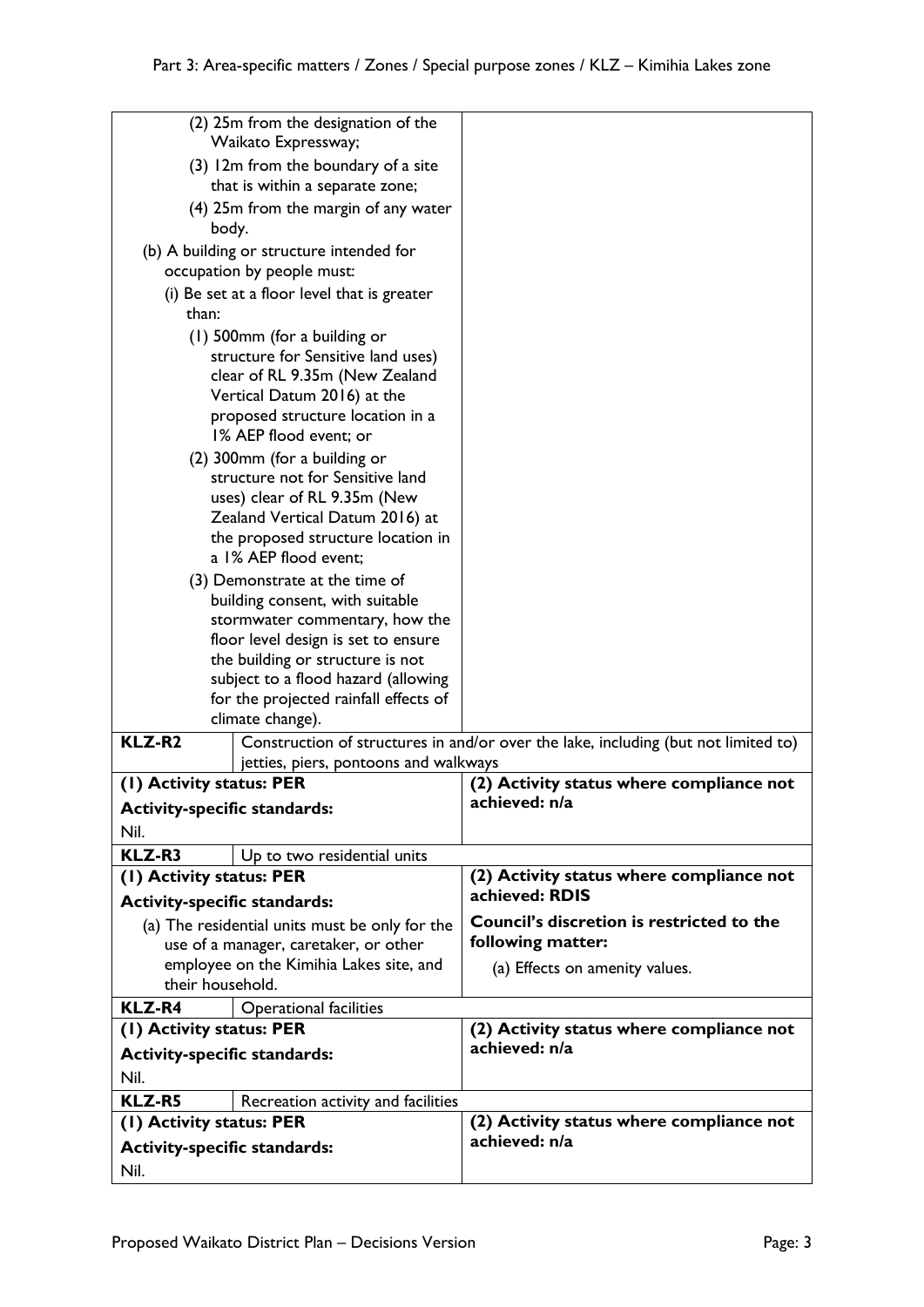| KLZ-R6                                                                           | Outdoor education                                                 |                                                                           |
|----------------------------------------------------------------------------------|-------------------------------------------------------------------|---------------------------------------------------------------------------|
| (I) Activity status: PER                                                         |                                                                   | (2) Activity status where compliance not                                  |
| <b>Activity-specific standards:</b>                                              |                                                                   | achieved: n/a                                                             |
| Nil.                                                                             |                                                                   |                                                                           |
| <b>KLZ-R7</b>                                                                    | Farming                                                           |                                                                           |
| (1) Activity status: PER                                                         |                                                                   | (2) Activity status where compliance not                                  |
| <b>Activity-specific standards:</b>                                              |                                                                   | achieved: n/a                                                             |
| Nil.                                                                             |                                                                   |                                                                           |
| KLZ-R8                                                                           | <b>Conservation activities</b>                                    |                                                                           |
| (1) Activity status: PER                                                         |                                                                   | (2) Activity status where compliance not                                  |
| <b>Activity-specific standards:</b>                                              |                                                                   | achieved: n/a                                                             |
| Nil.                                                                             |                                                                   |                                                                           |
| KLZ-R9                                                                           | Bee keeping                                                       |                                                                           |
| (1) Activity status: PER                                                         |                                                                   | (2) Activity status where compliance not                                  |
| <b>Activity-specific standards:</b>                                              |                                                                   | achieved: n/a                                                             |
| Nil.                                                                             |                                                                   |                                                                           |
| KLZ-RIO                                                                          | Construction or alteration of a building for a sensitive land use |                                                                           |
| (2) Activity status where compliance not<br>(1) Activity status: PER             |                                                                   |                                                                           |
| <b>Activity-specific standards:</b>                                              |                                                                   | achieved: RDIS                                                            |
|                                                                                  | (a) The construction or alteration of a                           | <b>Council's discretion is restricted to the</b>                          |
|                                                                                  | building for a sensitive land use that                            | following matters:                                                        |
|                                                                                  | complies with all of the following                                | (a) Effects on the amenity values of the site;                            |
| standards:                                                                       |                                                                   | (b) The risk of electrical hazards affecting                              |
| (i) It is set back a minimum of 10m from<br>the centre of line of any electrical |                                                                   | the safety of people;                                                     |
|                                                                                  | distribution or transmission lines, not                           | (c) The risk of damage to property; and                                   |
|                                                                                  | associated with the National Grid,                                | (d) Effects on the operation, maintenance                                 |
|                                                                                  | that operate at a voltage of up to                                | and upgrading of the electrical<br>distribution or transmission lines.    |
| II0kV; or                                                                        |                                                                   |                                                                           |
| (ii) It is set back a minimum of 12m from                                        |                                                                   |                                                                           |
| the centre of line of any electrical                                             |                                                                   |                                                                           |
| distribution or transmission lines, not                                          |                                                                   |                                                                           |
| associated with the National Grid,                                               |                                                                   |                                                                           |
| that operate at a voltage of II0kV or                                            |                                                                   |                                                                           |
| more.                                                                            |                                                                   |                                                                           |
| KLZ-RII                                                                          |                                                                   | Any activity that is not listed as permitted, restricted discretionary or |
| discretionary<br><b>Activity status: NC</b>                                      |                                                                   |                                                                           |
|                                                                                  |                                                                   |                                                                           |

*Land use – activities for PREC13 – Kimihia Lakes development precinct*

| <b>PRECI3-RI</b>                                | Any activity that is permitted in the Rules KLZ-RI - KLZ-RI0 |  |
|-------------------------------------------------|--------------------------------------------------------------|--|
| (1) Activity status: PER                        | (2) Activity status where compliance not                     |  |
| <b>Activity-specific standards:</b>             | achieved: n/a                                                |  |
| (a) Refer to the activity specific standards as |                                                              |  |
| listed in Rules KLZ-RI - KLZ-RI0,               |                                                              |  |
| except that the activity specific standards     |                                                              |  |
| for KLZ-R1 do not apply to buildings and        |                                                              |  |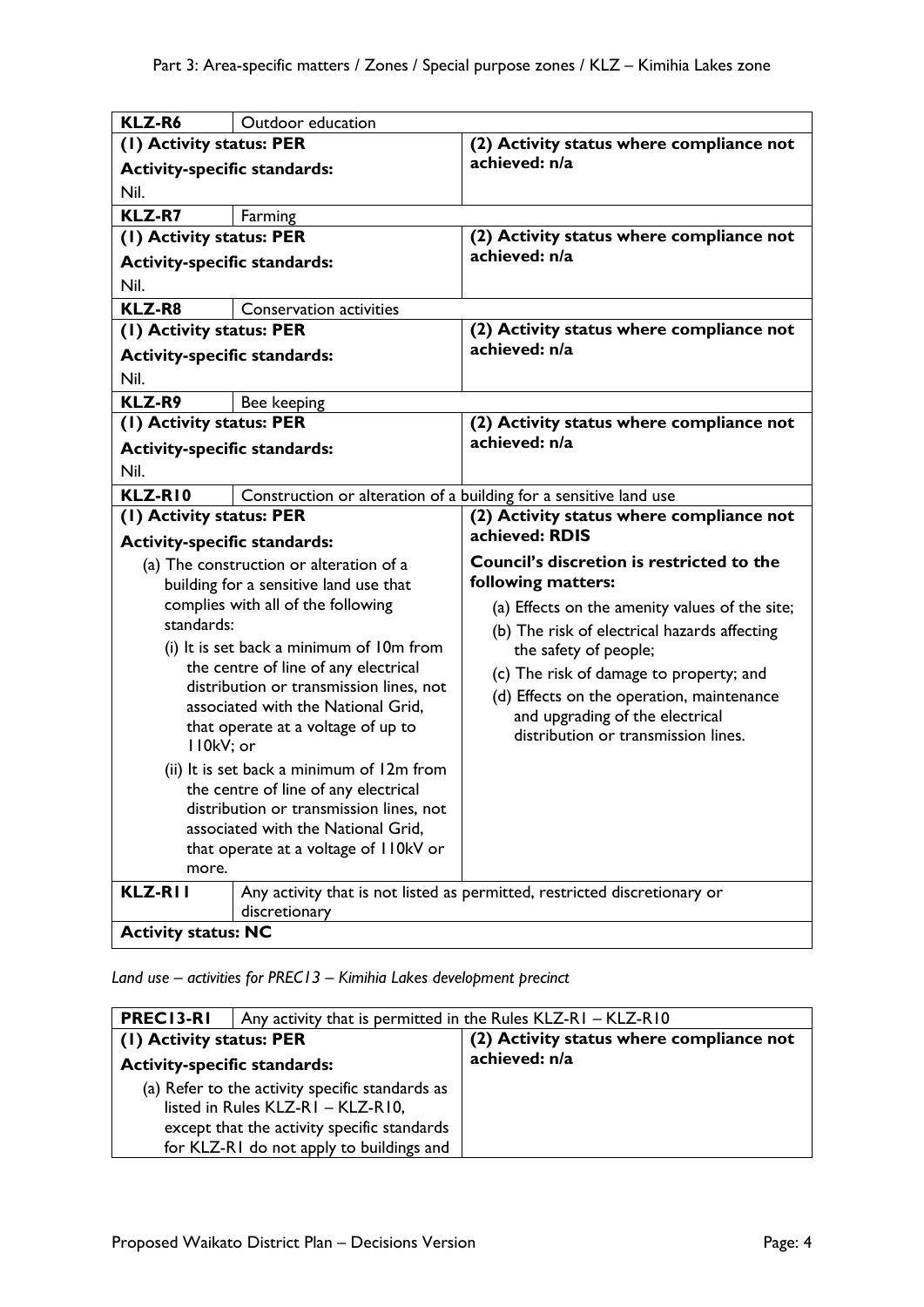| structures within PREC13 - Kimihia                              |                                                                          |                                                            |
|-----------------------------------------------------------------|--------------------------------------------------------------------------|------------------------------------------------------------|
|                                                                 | Lakes development precinct.                                              |                                                            |
| <b>PREC13-R2</b>                                                | <b>Buildings and structures</b>                                          |                                                            |
| (1) Activity status: PER<br><b>Activity-specific standards:</b> |                                                                          | (2) Activity status where compliance not<br>achieved: RDIS |
|                                                                 | (a) All buildings and structures within                                  | <b>Council's discretion is restricted to the</b>           |
|                                                                 | PREC13 - Kimihia Lakes development                                       | following matters:                                         |
|                                                                 | precinct must comply with the following                                  | (a) Effects on amenity values;                             |
| standards:                                                      |                                                                          | (b) Building location, bulk and design;                    |
|                                                                 | (i) The maximum height of any building                                   | (c) Effects on landscape character; and                    |
|                                                                 | or structure must not exceed 15m                                         | (d) Flooding effects.                                      |
|                                                                 | measured from the natural ground<br>level immediately below that part of |                                                            |
| the structure.                                                  |                                                                          |                                                            |
|                                                                 | (ii) A building must be set back a                                       |                                                            |
|                                                                 | minimum of 25m from the margin of a                                      |                                                            |
| lake.                                                           |                                                                          |                                                            |
| <b>PREC13-R3</b>                                                | Visitor accommodation                                                    |                                                            |
| (1) Activity status: PER                                        |                                                                          | (2) Activity status where compliance not<br>achieved: n/a  |
| <b>Activity-specific standards:</b>                             |                                                                          |                                                            |
| Nil.                                                            |                                                                          |                                                            |
| PREC13-R4                                                       | Restaurants and cafes                                                    |                                                            |
| (1) Activity status: PER                                        |                                                                          | (2) Activity status where compliance not<br>achieved: n/a  |
| <b>Activity-specific standards:</b><br>Nil.                     |                                                                          |                                                            |
| <b>PREC13-R5</b>                                                | Ancillary retail                                                         |                                                            |
| (1) Activity status: PER                                        |                                                                          | (2) Activity status where compliance not                   |
| <b>Activity-specific standards:</b>                             |                                                                          | achieved: DIS                                              |
| (a) Retail activities must:                                     |                                                                          |                                                            |
|                                                                 | (i) Be ancillary to any permitted activity                               |                                                            |
|                                                                 | within the KLZ - Kimihia Lakes zone;                                     |                                                            |
| and                                                             |                                                                          |                                                            |
|                                                                 | (ii) Not exceed 50m <sup>2</sup>                                         |                                                            |
| <b>PREC13-R6</b>                                                | <b>Community facility</b>                                                |                                                            |
| (1) Activity status: PER                                        |                                                                          |                                                            |
|                                                                 |                                                                          | (2) Activity status where compliance not<br>achieved: n/a  |
| <b>Activity-specific standards:</b>                             |                                                                          |                                                            |
| Nil.                                                            |                                                                          |                                                            |
| <b>PREC13-R7</b>                                                | <b>Museums</b>                                                           |                                                            |
| (I) Activity status: PER                                        |                                                                          | (2) Activity status where compliance not<br>achieved: n/a  |
| <b>Activity-specific standards:</b><br>Nil.                     |                                                                          |                                                            |
| <b>PREC13-R8</b>                                                | Ancillary office                                                         |                                                            |
| (1) Activity status: PER                                        |                                                                          | (2) Activity status where compliance not                   |
| <b>Activity-specific standards:</b>                             |                                                                          | achieved: DIS                                              |
| (a) Offices must:                                               |                                                                          |                                                            |
|                                                                 | (i) Be ancillary to any permitted activity                               |                                                            |
| and                                                             | within the KLZ - Kimihia Lakes zone;                                     |                                                            |